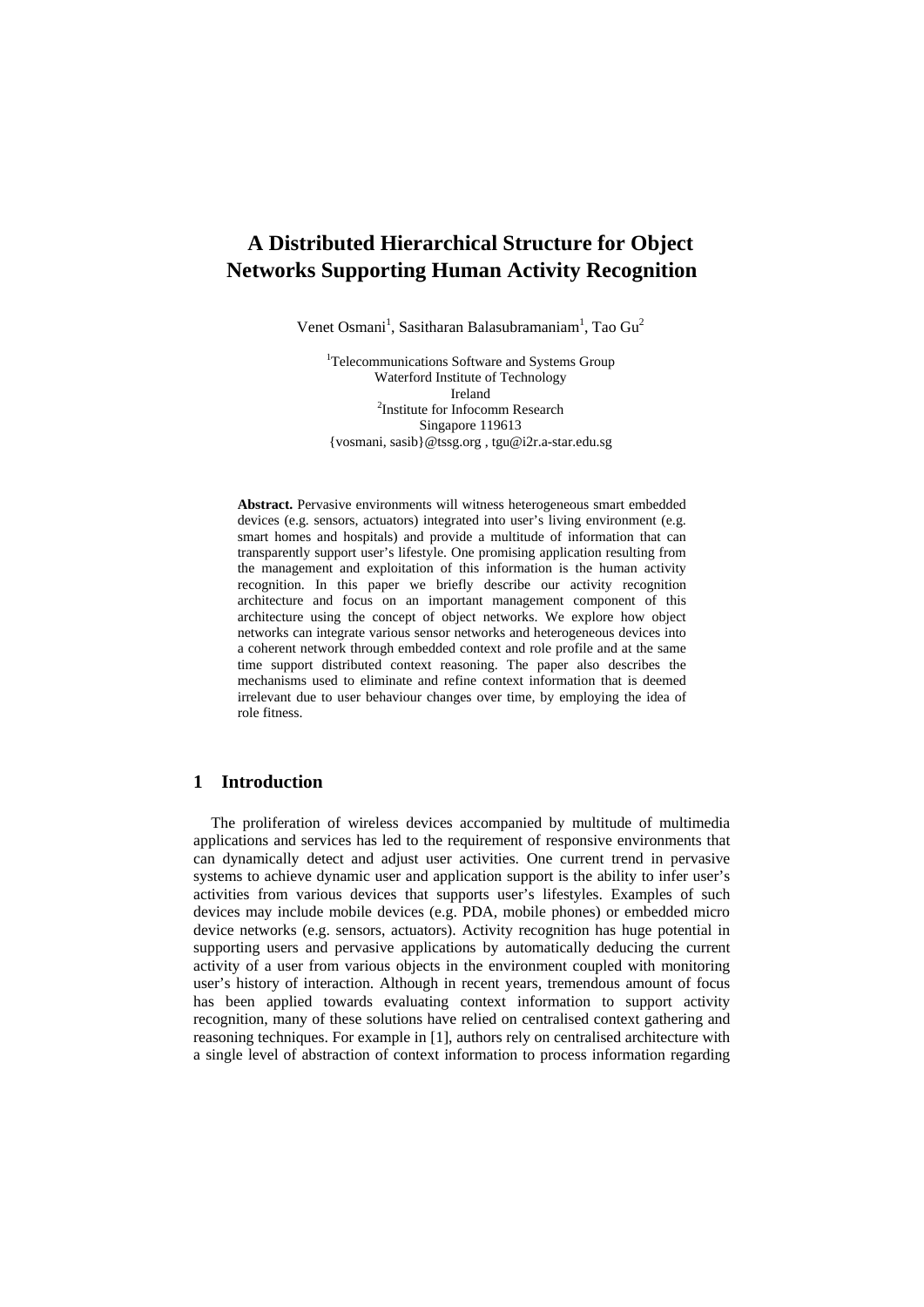user manipulated objects. Each object is instrumented by a RFID tag that is detected using a glove-mounted RFID reader. Another initiative in activity recognition based on low-level sensors has been recorded in [2], where authors have implemented a largely centralised model that has been deployed in a hospital environment. Guralnik and Haigh [3] follows a similar centralised model for observing human behaviour patterns, where the system only deals with one type of sensor (motion detection sensors) that have been used to gather information in a number of living environments. However, centralised context evaluation has a number of drawbacks which includes (i) performance constraints due to bottleneck effects, and (ii) all context rules and reasoning are centrally located and must cater for devices (e.g. sensors, PDAs, actuators) of various types in the environment.

Our activity recognition system counters these drawbacks by employing a decentralised architecture where reasoning mechanisms for activity recognition are performed collectively from different objects and sensors within the environment through local interactions. The technique for activity inference process is realised by the Activity Inference Engine (AIE) that functions in parallel with the Activity Map (AM) [4]. The AM is a repository of all the activities a user has been engaged in the past and is continually refined to support dynamic user behaviour. The activity inference is performed through an Object Network which provides a platform for processing and aggregating heterogeneous context information that is not only limited to hand held devices that users interact with, but also sensor networks surrounding the user's living environment. Through context information found embedded as profile roles in devices and role to role interaction between heterogeneous devices, a more accurate activity recognition process can be achieved. The rest of this paper is organised as follows: Section 2 describes the Object Network and the interaction process and collective reasoning from various objects within the network to deduce user's activity. Lastly section 3 presents the conclusion.

#### **2 Object Networks**

In order to deduce user's activity the AIE typically evaluates information from various objects being manipulated as well as information deduced from these objects describing the state of the environment. The idea of the object networks is a network of heterogeneous devices within an environment that have the ability to interact locally in a peer-peer fashion, while supporting distributed context reasoning. Object networks provide a supporting platform for the generation of the required context information to deduce user's activities using a hierarchical structure as shown in Fig 1. The object networks used to efficiently gather context information from sensors do not only support deduction of activities but also provide support for application adaptability for corresponding activities. An important requirement for context information generated from the object network is that it should be at a *high level of abstraction*. Generally deducing high-level context information is challenging since it requires combination of multiple and heterogeneous context sources on top of a processing logic to deduce such information as described by many authors [5] [6] [7].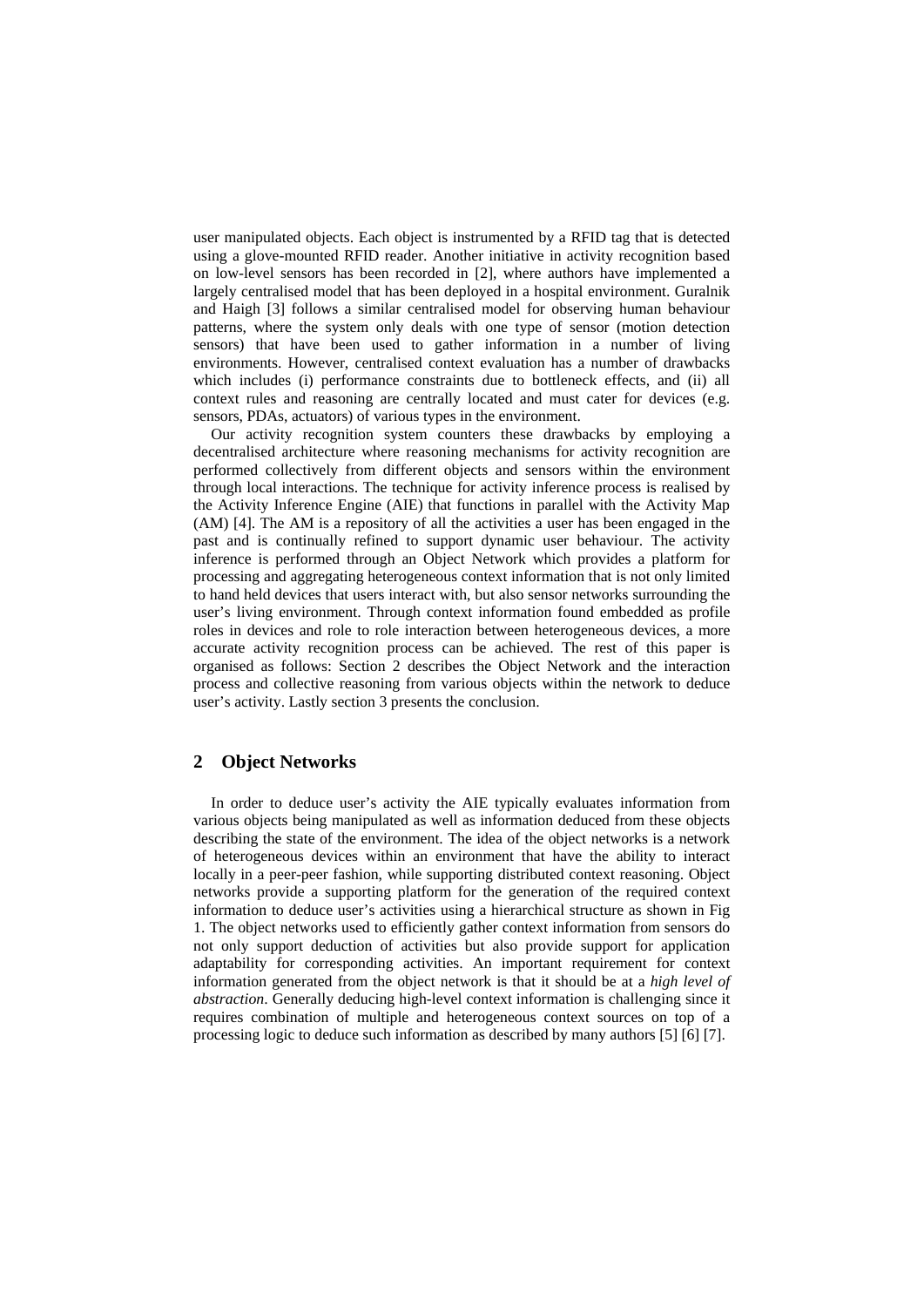The AIE is typically contained within the device, directly supporting the application of the user and is usually selected based on the object (leader object) with the highest capability in the environment (e.g. PDA). The selection is based on an optimisation election process. As shown in Fig. 1, the various objects also house an object profile. The object's profile plays an important role in the discovery, election as well as interaction with peer objects since it describes object's capabilities and *roles* the object can be engaged in.

### **2.1 Object Role(s)**

As we briefly mentioned above, in addition to other properties such as identity and communication capabilities, an object will also assume a specific role. In the most simplistic case a role will specify the type of context information that an object is designed to provide. For example a temperature sensor plays the role of 'providing temperature' since this is the object's primary designation. However objects in the environment that the user interacts with are typically much more complex to be described by a single role. For instance a PDA may fulfil multiple roles, from a simple text editor, up to a web server [8].

The role assigned to an object will remain in effect for the duration of the lifetime of the object, unless object's functionality is changed. Particular objects fulfil their role by utilising information generated within the object, for instance information acquired from onboard sensors, while other objects may in addition require information from external sources. As shown in Fig. 1 we collectively deduce the user's activity from the collection of role interactions between the various objects forming a hierarchical structure.

There are two types of object roles that support the AIE of the leader object which includes the *self-sufficient role* and the *conditional role*. Self-sufficient role objects are typically designed for a specific task and provide only a single layer abstraction of context information (e.g. temperature sensor gives only temperature information).

However, a single level of abstraction of context information is typically insufficient, except in the most simplistic instances. Generally multiple levels of abstraction are desired that involves combining context information from multiple and diverse sources. Thus the objects adhering to self-sufficient role are not particularly apt for this task. An object role that cannot be fulfilled unless the precondition of acquiring external information generated outside the object holds true is known as the conditional role. Certainly both the self-sufficient role and the conditional object role play a major part in increasing the level of abstraction of context information; however the conditional role has a higher influence on this process.

The description of each conditional role within an object semantically defines the type of context information that the object requires in order to fulfil the role in question. In addition, the role description also specifies a set of rules that process the required context information and provide the basis to increase the level of abstraction of this information. For each type of context information required to fulfil a particular role, the object sends a query to the object network semantically describing the type of context information it requires. As soon as the query is propagated through the network, objects providing the requested type of information respond and a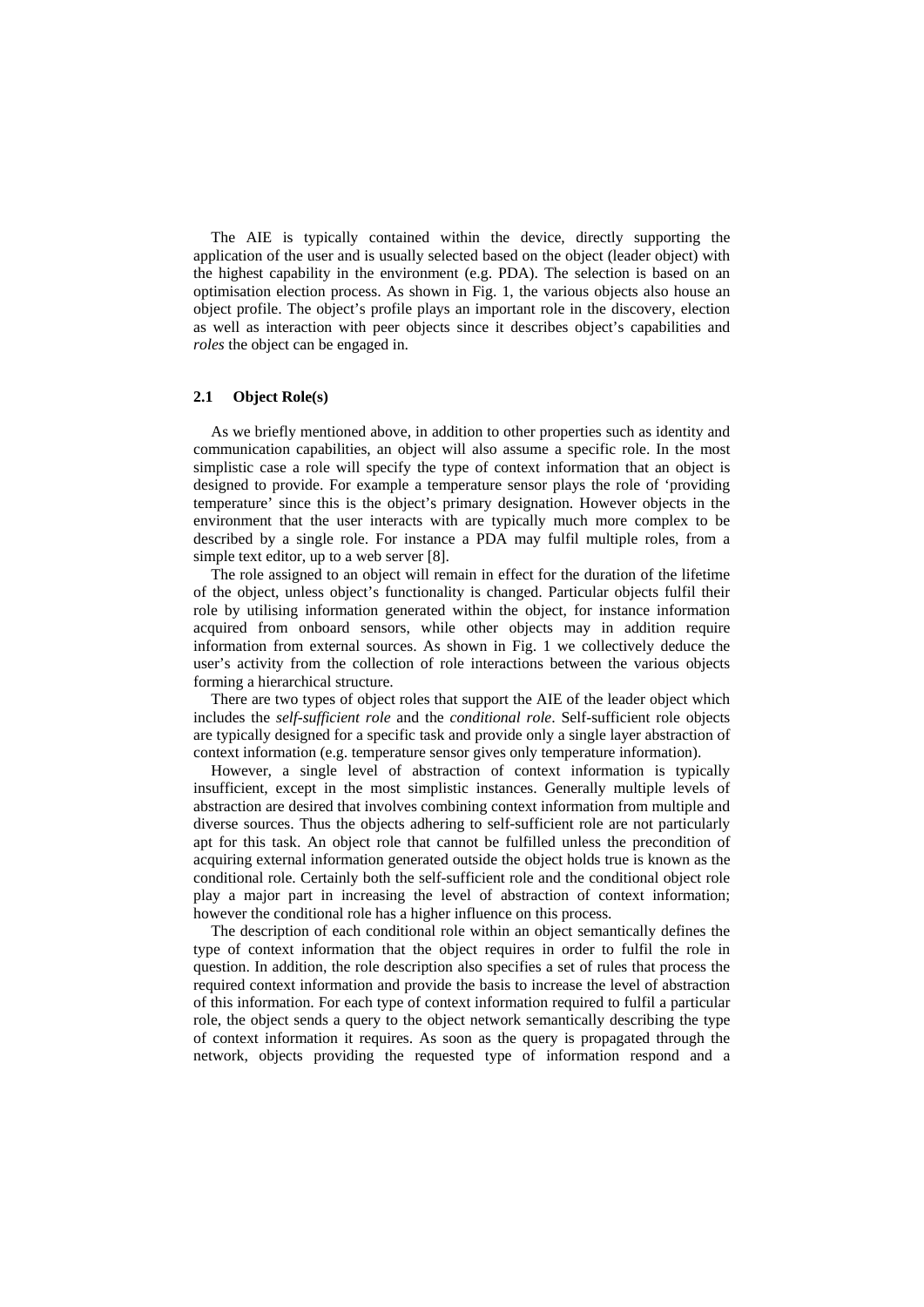'*depends\_on*' relationship is established between the requesting object's role and the respondent object's role. Generic representation of this relationship between the role of the requesting object for context information  $O<sub>a</sub>$  and the role of the context information provider object  $O<sub>b</sub>$  can be described in terms of Z specification as follows (assuming each object has one role):

 $((O_a, r_a) \wedge (r_a \rightarrow T_r)) \Leftrightarrow \exists (O_b, r_b) \bullet (r_b \rightarrow T_p \wedge T_r \equiv T_p) \wedge (O_a \neq O_b)$ 

Therefore a dependency relationship between two objects can be established if and only if exists an object  $O_b$  engaged in a role  $r_b$  providing information of type  $T_p$  which is identical to the type of information  $T_r$  requested by a role  $r_a$  within the object  $O_a$ such that the roles in question are housed in different objects. The last clause of the equation is a 'sanity check' that guards against an object establishing a dependency relationship with itself.



Fig. 1. Objects' role to role interaction

The fact that an object engaged in a conditional role requires information from peer objects that may be engaged in their respective conditional roles creates the necessity to establish a hierarchical context information processing structure. The conditional role will assume at least two levels of abstraction of context information. In instances when the information provider objects specified in the conditional role are further engaged in their respective conditional roles, the context processing and in effect the abstraction level of context information is further augmented with multiple levels of abstraction of context information. In order to realise the hierarchical context processing structure we establish sub-networks within the overall object network. The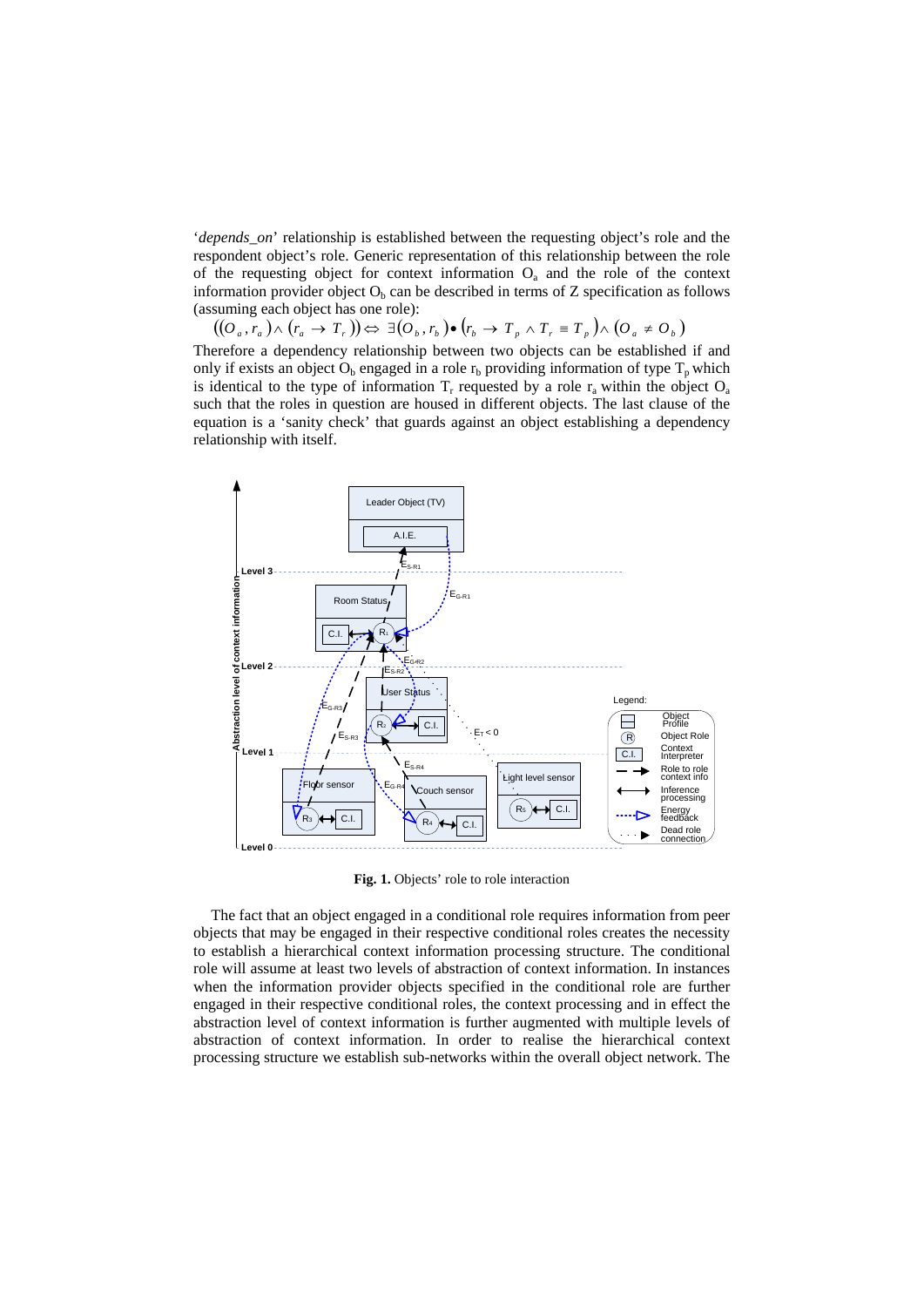sub-networks are smaller entities with a structure similar to the overall object network, containing a *central* object (similar to the leader object) that requests information from the *edge* objects forming the sub-network. As a consequence the object network shifts away from a two level architecture, creating multiple tiers whereby each tier has the effect of increasing the level of abstraction of context information.

#### **2.2 Role fitness for activity recognition refinement**

User behaviour is considered dynamic and results in activity characteristics that continually change to support user experience. In order to refine the activity inference process to suit the changing user behaviour we employ the *role fitness* concept. The role fitness is based on the idea that each role is assigned a set amount of energy  $(E_T=E_G-E_S)$  used to keep the role 'alive', which is inspired from the work of Nakano and Suda [9]. Whenever an object engages a particular role, the role's energy constantly decreases as a result of energy spending  $(E<sub>S</sub>)$  from producing information pertaining to that role. However, at the same time a role will gain energy  $(E_G)$ whenever the role generates relevant information that is utilised by other objects in the object network. The object's role utilising the information will signal back to the object's information generator role that its information has been utilised, as such the amount of energy increases. In the event that a context information is not evaluated based on feedback response, the role will eventually die off due to excessive energy spending and no energy gain  $(E_T \langle =0 \rangle)$ .

Therefore in effect this mechanism enables discrimination of the non relevant context information while relevant context information is actively utilised, which reduces the unnecessary context evaluation load at the AIE. Fig.1. depicts a simple scenario of our distributed hierarchical activity recognition systems. After the initial election process the TV is chosen as the leader object. Based on the activity map, the next activity to be deduced is either "watching television" in the living room or "chatting on PC" in the bed room. Based on the object network for each activity, only the object network from "watching a tv" receives events and context information from peer objects. As shown in Fig. 1, this includes three objects (floor sensor, light level sensor, and couch sensor). These sensor roles have established *depends on* relationship with the Room Status object, which in turn has *depends on* relationship with the TV. The three sensors each get the feedback from the Room Status object increasing the energy levels, while the Room Status object gets feedback from the leader object (TV). However user habits have changed and now the user prefers to watch the sports programme with the lights off. Such event is detected by the room status object, resulting in the information about the light levels becoming irrelevant  $(E_T \leq 0)$ . The light sensor's ratio between the gained energy and spent energy is increasing in favour of the latter, causing the light level sensor role to slowly deplete and eventually die, as shown in Fig. 1.